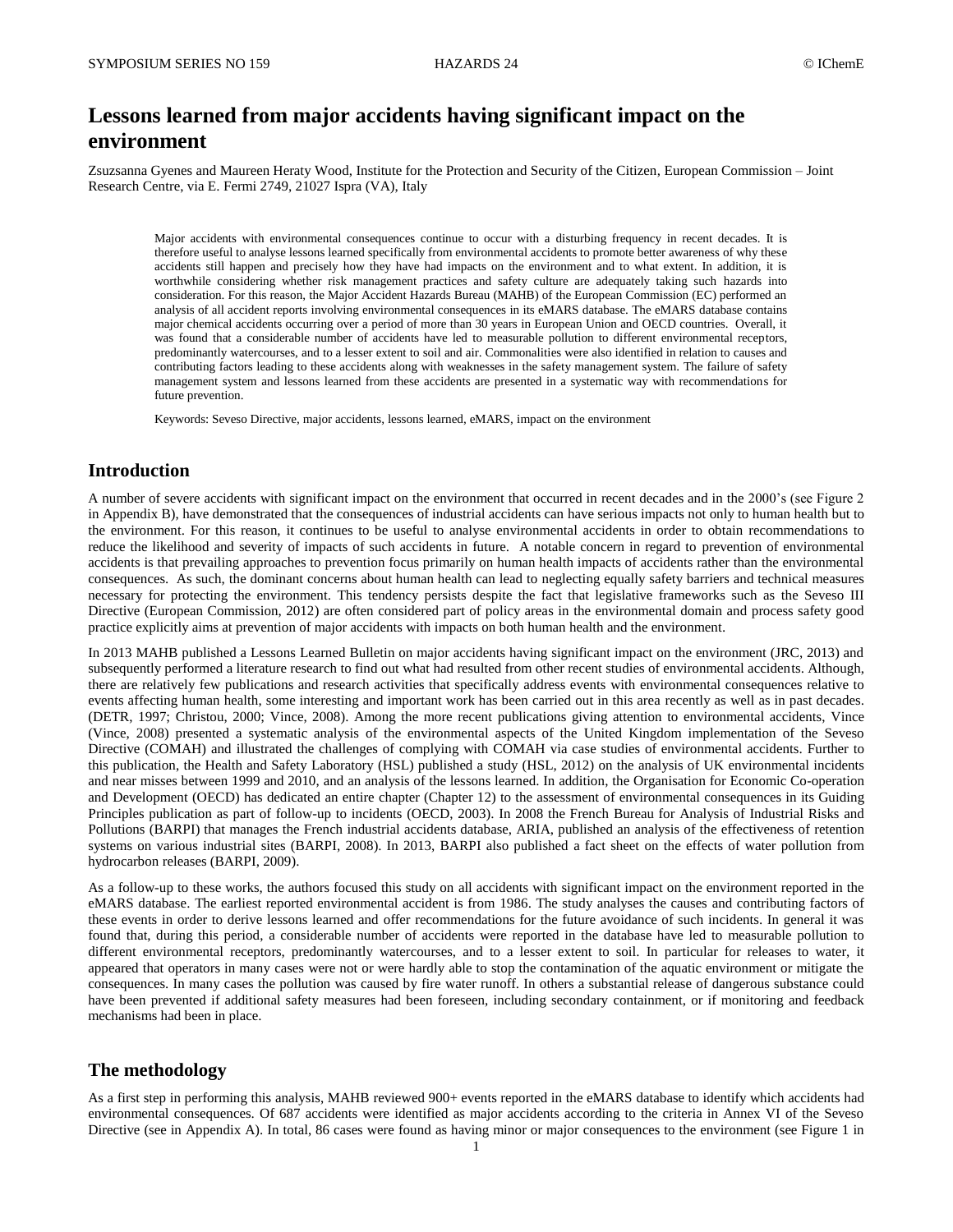Appendix B) and were notified to the eMARS database. Events were recognized as accidents having significant impact on the environment on the basis of the information provided in the sequence of events, consequences, and emergency response sections of the reports. In addition, the free text of reports was also checked and additional accidents with environmental consequences were discovered on the basis of the written description of the accident. These accident reports formed the basis of the subsequent analysis.

The following step in the analysis was to determine whether common lessons learned for environmental accidents could be derived from studying the causal and contributing factors and assessing their significance in terms of the effectiveness of the safety management system (SMS). For this purpose, the accidents were first individually analysed in terms of type of impact, and causal and contributing factors. Following this exercise, the causal and contributing factors were assessed with the aim of identifying potential deficiencies in the SMS that may have increased the risk of an environmental accident. The findings were then used to make conclusions about recurring patterns in safety management associated with the accidents studied with recommendations on how sites can avoid repeating these patterns in future.

### **Main findings of the study**

#### **General characteristics of the accidents**

The investigated accidents all had consequences to the aquatic environment. Out of the 86 events 48 accidents (56%) occurred near water resources. The impact was both immediate and direct. In 27 cases dangerous substances were released to a river body; six accidents resulted in a release of contaminated substances to the sea. In 19 cases dangerous substance were first released to the drainage system and from that point flowed towards the nearby river or sea. Of these, there were seven cases in which the contamination was specifically runoff of fire water generated from firefighting.

In addition, it is often assumed that "environmental consequences" are typically accidents on specific natural resource or conservation areas, e.g., NATURA 2000 or other protected areas and national parks. In fact, the impact on human activity is often much more tangible than is implied and often assumed by the term "environmental accident". However, the analyses of the eMARS data show that accidents to the environment involve mainly watercourses while releases that affect terrestrial conservation areas are quite rare. In addition, these watercourses are often not "natural conservation" areas per se; rather they are often critical resources of daily relevance to the functioning of human beings living and working nearby. In particular, pollution of watercourses affects the availability of these resources for recreation, fishing, drinking water and sewage treatment. For example, eight accident reports cited fish kill as a significant impact of the release of dangerous substances.

Moreover, 33 accidents were associated with releases to water, followed by 15 cases involving releases to the soil, with the least number of eight accidents associated with dispersion into the air (see Figure 3 of Appendix B). It was found that in most cases where a release to the air was cited by the accident report as an "environmental consequence", it was not associated directly with an impact on the environment but rather had a direct impact on human health.

The accidents studied predominantly occurred in the general chemicals industries (30%), petroleum depots or refineries (19%) and warehouses (12%). As such, in most cases the dangerous substances involved in the accident consisted mainly of petroleum products, fertilisers and general chemicals (see Figure 4 in Appendix B).

#### **Common causal and contributing factors associated with the environmental accidents studied**

The findings from the analysis of causal and contributing factors of the 86 accidents studied are presented in this section. Although quality and detail of the reports varied considerably, it was possible to conclude that there are some typical technical and management system failures common to many environmental accidents. These findings suggest that there may be a tendency to underestimate the importance of certain controls associated specifically with prevention environmental releases and mitigation of their consequences.

In general, accident reports often indicated insufficient procedures for identifying and mitigating risks connected with the environmental consequences in the risk assessment. In many cases contamination was caused by fire water runoff (PPG 18, 2000). In particular, this type of damage often occurred in situations when there was little or no risk that the original chemical spill could have reached a nearby water body. The so-called Sandoz accident, that occurred in Basel-Landschaft, Switzerland in 1986, was originally a fire in a warehouse storing agrochemical substances. Subsequent efforts to extinguish the fire resulted in a significant volume of toxic substances released to the Rhine river in the fire water runoff. This finding indicates that sites often fail to anticipate the potential risk of a secondary loss of containment due to failure to contain fire water runoff. As demonstrated by the Sandoz accident, the failure to establish appropriate controls to manage fire water runoff in the event of a major fire can have significant environmental consequences.

The vast majority of accidents consisted of a spill of contaminants in liquid form or in a liquid mixture. Insufficient or nonfunctioning safety barriers associated with storage tanks, for example, the corroded sump of a storage tank, a failed bund , etc. often resulted in contaminants spilling into soil or ground water. Nineteen accidents resulted in spills reaching water bodies via a sewage or drainage system. The accident that occurred in Italy in a closed petroleum oil depot in the Po Valley region in 2010 is a typical example. Approximately 2,600 tonnes of hydrocarbons was released from storage tanks on the site. An apparent lack of secondary containment allowed the release to eventually reach the Lambro river and the river Po after passing through the municipal sewage system. A failure to give sufficient attention to proper functioning and regular maintenance of spill control measures was a relatively common causal factor in the accidents studied.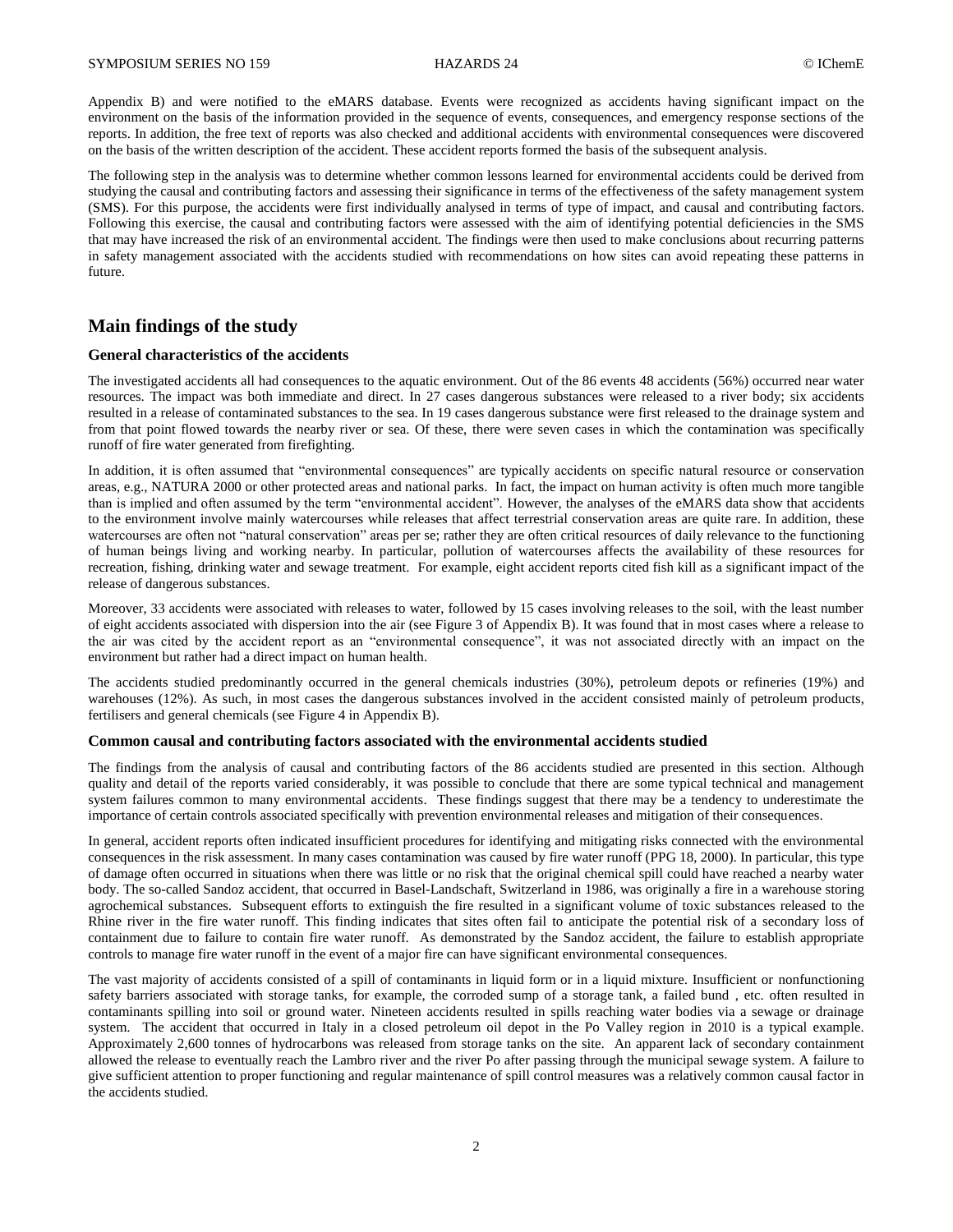#### SYMPOSIUM SERIES NO 159 **HAZARDS 24** HAZARDS 24 © IChemE

The lack of sufficient instrumentation to monitor loading and unloading activities was a factor in at least six accidents involving oil spills to water bodies and ground water. This type of deficiency was an important factor leading to the accident occurring in Donges, France in 2005, in which the failure to detect a leak from a corroded pipe while loading fuel into a tanker, resulted in the spill of 478 tonnes of cargo fuel oil, of which 180 tonnes flowed into the Loire river over the course of more than 5 hours. This is a well-known factor contributing to accident risks at many sites and is not notably more or less a cause of environmental accidents. However, it is important that operators recognise that safety instrumentation is equally important to the prevention of environmental accidents as well as toxic releases, fires and explosions.

#### **Commonalities associated with deficiencies in the Safety Management System**

The analysis revealed that many environmental accidents can be tied to similar deficiencies in the safety management system. The results of the analysis of findings in relation to the safety management system are shown in Appendix B (Figure 5). Figure 5 represents findings from only those accidents where adequate information was available to analyse the accident report to identify safety management system failures. Highlights of the analysis are as follows:

- In 10 cases a deficiency of the first SMS element; Organisational and Personal Failure, was identified as one of the main causes. This finding indicates that training of personnel and contractors were not sufficient, which is a major contributor factor to the accident.
- In 23 cases inadequate operational procedures was a leading factor in the accident. Most commonly in these cases, the release occurred because the equipment was not operated properly or it malfunctioned due to misuse or lack of maintenance. In 17 cases non-adherence to operational guidelines, or lack of written procedures altogether, was a leading cause of the accident. In four cases the failure to recognise and address significant corrosion of a tank or pipework was the main cause of the accident. The safety valve was mistakenly left open in five cases causing an immediate release of dangerous substances contained in process equipment or being conveyed via pipe transfer. Also, a defect in the material composition of the process equipment was a contributing factor to the accident in nine cases.
- Management of change appeared to be insufficient in seven cases. Often, good safety practices were not respected by employees for maintenance activities. Insufficient management of change practices were often connected to a failure to conduct a risk analysis. In three cases, for example, establishments did not have adequate measures to prevent equipment failure from extreme weather events, such as flood or heavy rainfall. In four cases no risk analysis was conducted prior to maintenance.
- Emergency response and the activation of the internal emergency plan were problematic in four cases. Operators should ensure that employees have a clear understanding about what to do in case of an emergency, in particular, in the event of a catastrophic rupture or spill, and their role in mitigating the consequences. In three cases the management was not informed at all or was only informed later about an important loss of containment.
- A failure to take account of past incidents implied insufficient audit and review procedures particularly following accidents and near misses. In three cases, the accident appeared to be a repeat event.

#### **Lessons Learned**

Based on the analysis of technical and safety management failures, a number of lessons learned could be derived. Risk assessments should identify necessary control measures specifically for preventing environmental accidents. For some sites, there are preventive measures that should be automatically considered to avoid a major release to the environment. In particular:

- Safety barriers should be established to mitigate the consequences where there is potential for a major spill and no secondary containment is in place. Backup systems should be in place.
- Separation of chemicals in warehouses and reduction of the size of their internal fire compartments is advisable in order to mitigate the consequences of an accident.
- If a dangerous establishment is placed close to water resources, the operator must be sure that the drainage system does not let dangerous substances escape into those water bodies directly.
- Adequate technical systems such as automatic level control system on the tanks or automatic locking systems should be in place to serve the loading docks and/or its pumping equipment or systems for automatic sensory devices on the equipment (under a remote control) such as pumps for the transportation of hydrocarbons.
- Regular auditing, inspection and monitoring is necessary to control corrosion in safety-critical equipment in the establishment.

Operators should ensure that identification and evaluation of major hazards with written safety procedures and guidelines are in place and updated on the basis of change, and lessons learned from audits and incidents. More specifically:

- The operator should have clear and updated documentation of all major accident hazard scenarios associated with the site.
- Operators also need to consider potential environmental releases in the safety management system, e.g., in maintenance planning, inspections and feedback on findings of audits.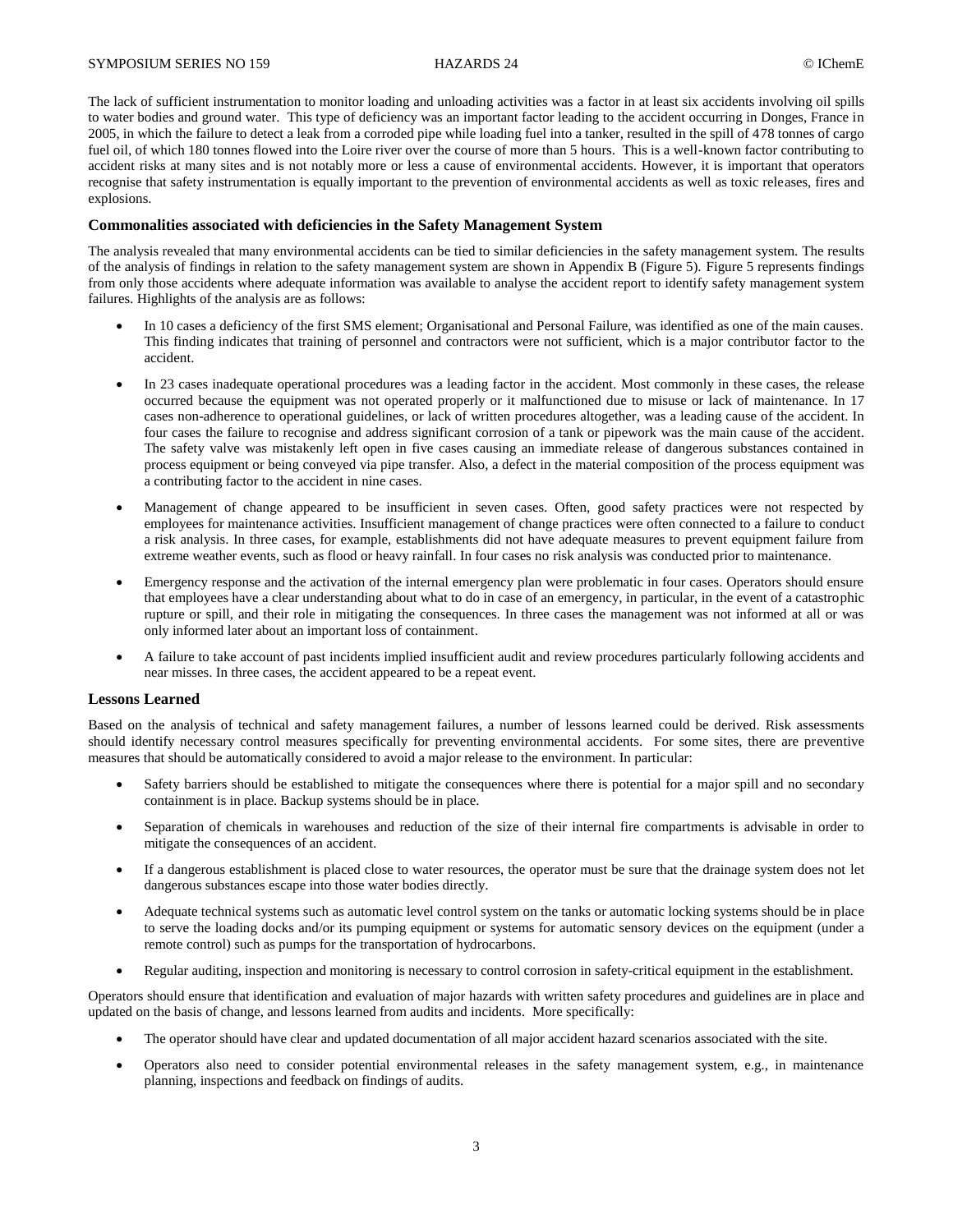- Hazard analysis and risk assessment should take into account potential extreme weather phenomena and their consequences. When a potential accident trigger is newly identified (e.g., inundation by flood waters, security threat, etc.), the operator should consider recalculating the risk to the establishment.
- High hazard sites should have management of change procedures that include a process for evaluating whether any changes to the equipment or process could have an impact safety and thus, must be subjected to a proper risk assessment.

There also must be sufficient communication and training for all site personnel in regard to the major hazards on site, correct operational and safety procedures associated with the hazards relevant to their work, what to do in case of a release, and how to react if there is an emergency. In particular, written safety procedures and guidelines should be in place and extensive training to all personnel on the procedures must be followed.

In at least one case, the major release occurred when the establishment was under decommissioning and therefore, no surveillance system was in place. Seveso authorities should continue to monitor dangerous industrial activities during the entire life cycle of a process unit from design to decommissioning. Progressive decommissioning of an installation may eventually incur a reduction in the level of attention from the site operator in particular if the site is declassified as a major hazard site and therefore regulatory controls cease to apply.

## **Conclusion**

The analysis revealed many common failures and deficiencies in the sequence of events leading to the environmental accidents studied. This overall finding demonstrates the value of continuing to analyse these types of accidents in order to reduce the possibility of a recurrence of such events in future. In particular, a common element of a risk management strategy to prevent environmental accidents is to have adequate control measures in place to preventing releases from reaching water or soil.

The accidents analysed for this study indicated that environmental consequences more often than not are directly relevant to the daily life of surrounding communities. In particular, environmental accidents can have implications for human health (e.g., drinking water contamination), economic well-being (fish kills and contamination of fish habitat) and social well-being (e.g. contamination of recreation areas such as beaches, recreational fishing grounds, and rivers along community parks). More sharing of analyses of environmental accidents could also introduce a greater sensitivity to the range of threats posed by such accidents with the result that operators and authorities may be even more attentive to reducing their risks.

Moreover, the accidents exhibited some commonalities in terms of both technical deficiencies and potential weaknesses in the safety management system. In particular, inadequate mitigation to contain spills of dangerous substances was a factor that exacerbated accident consequences in many cases. Insufficient management of operations to avoid improper use of equipment or its malfunction was another leading cause of the accidents studied. Communication to employees of correct procedures under normal operation as well as during emergencies appeared also to be a factor in several accidents. It is noted that areas of weakness in the safety management system identified in this study may not necessarily be associated only with environmental accidents but may be more representative of a general insufficiency in attention to safety matters on the individual sites concerned.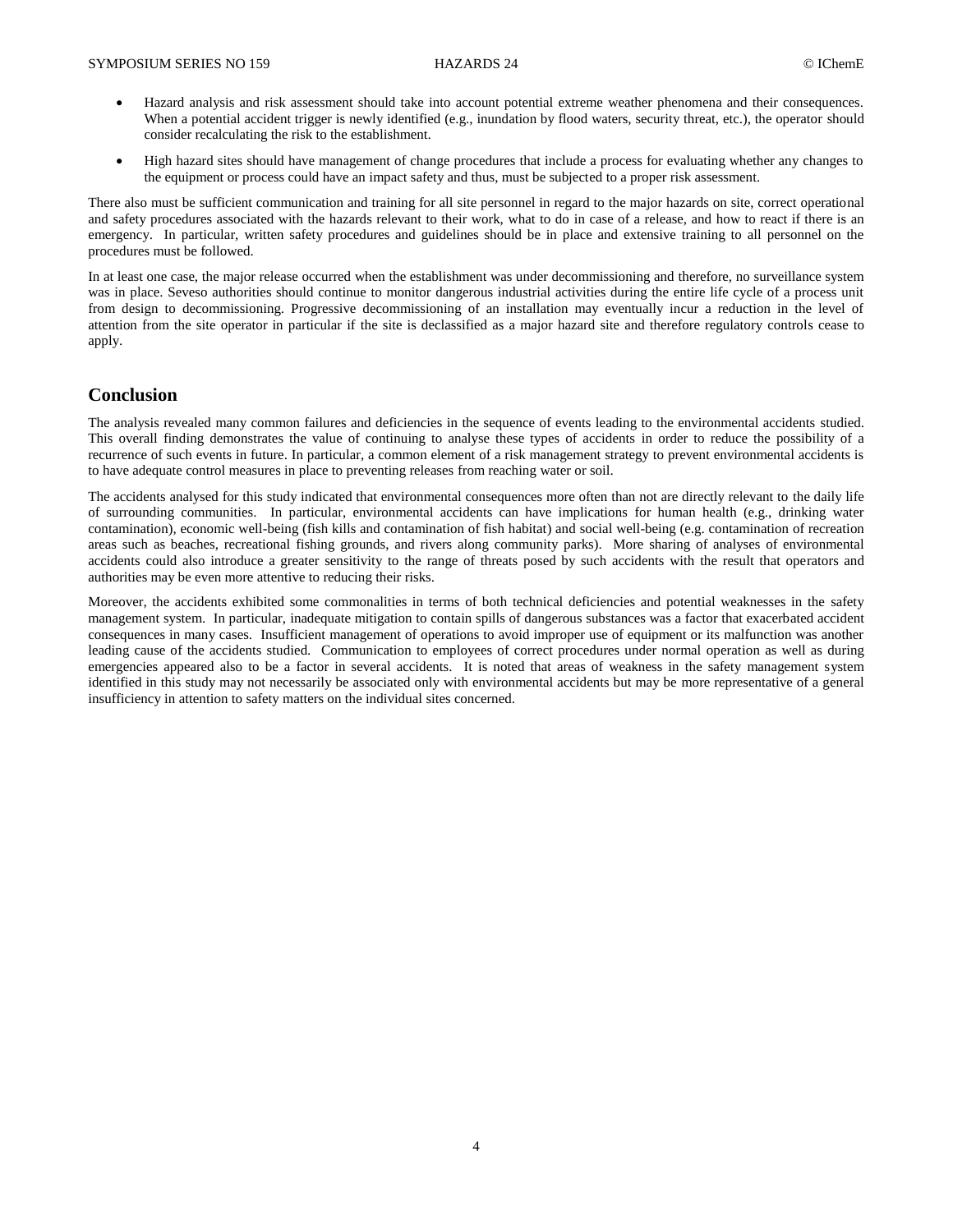## **APPENDIX A - Criteria for the notification of a major accident to the European Commission**

Criteria relating to immediate damage to the environment

- (a) permanent or long-term damage to terrestrial habitats:
- (i) 0,5 ha or more of a habitat of environmental or conservation importance protected by legislation;
- (ii) 10 or more hectares of more widespread habitat, including agricultural land;
- (b) significant or long-term damage to freshwater and marine habitats:
- (i) 10 km or more of river or canal;
- (ii) 1 ha or more of a lake or pond;
- (iii) 2 ha or more of delta;
- (iv) 2 ha or more of a coastline or open sea;
- (c) significant damage to an aquifer or underground water:

1 ha or more.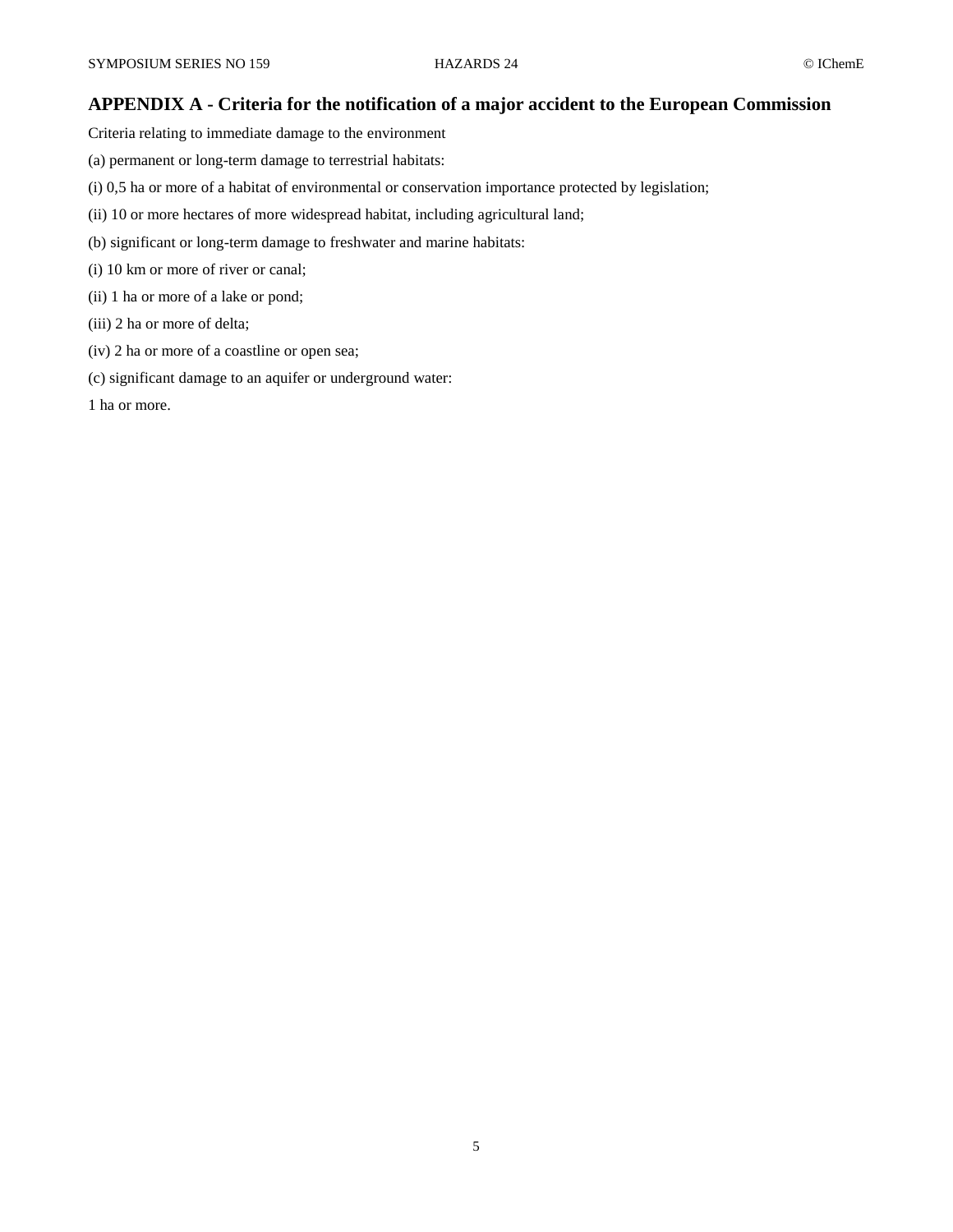## **APPENDIX B - Statistical analysis of the studied accidents**



Figure 1: Number of major accidents with damage to the environment (eMARS)



Figure 2: Number of accidents having impact on the environment by year (eMARS)



Figure 3: Distribution of main types of release in the accident reports (eMARS)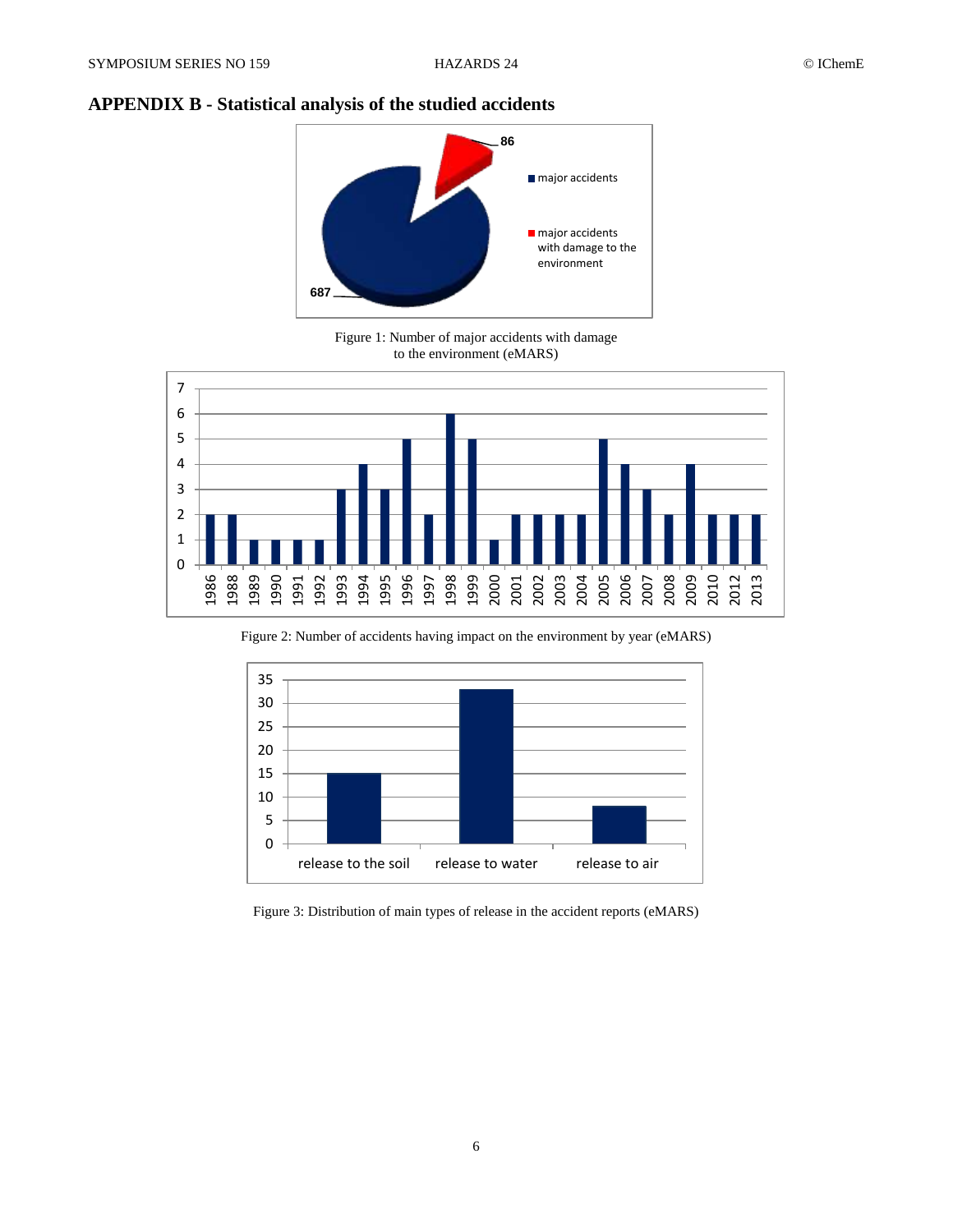

Figure 4: Type of substances involved in the accidents (eMARS)



Figure 5: Safety Management System elements involved in accidents (eMARS)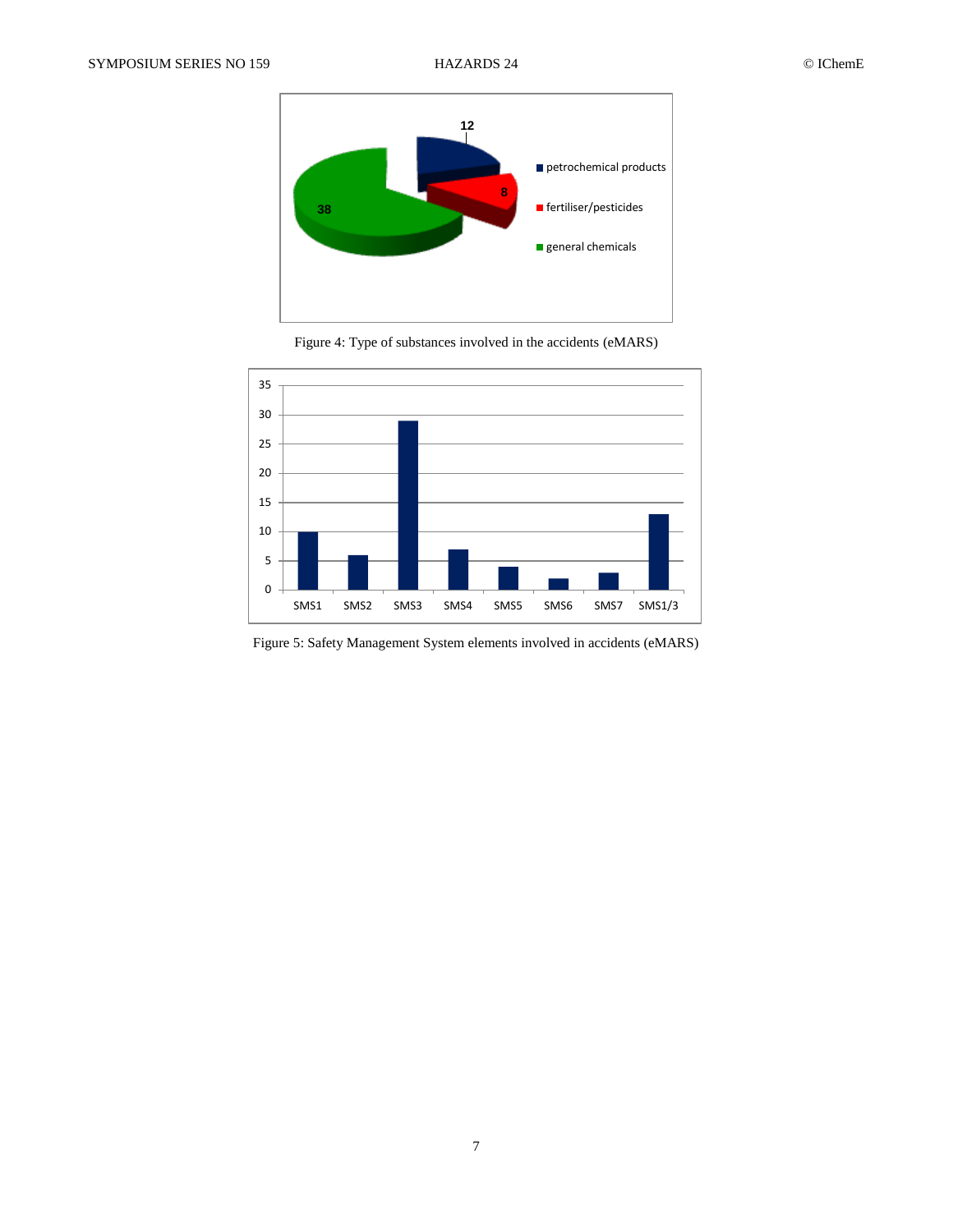## **APPENDIX C – Elements of the Safety Management System**

For the analysis of the accidents demonstrated in the study, the safety management system elements contained in Annex III of the Seveso Directive (European Commission 2012) was used as reference framework. For the purpose of implementing the safety management system, the following seven elements should be addressed by the operator:

- 1. organisation and personnel the roles and responsibilities of personnel involved in the management of major hazards at all levels in the organisation, together with the measures taken to raise awareness of the need for continuous improvement. The identification of training needs of such personnel and the provision of the training so identified. The involvement of employees and of subcontracted personnel working in the establishment which are important from the point of view of safety;
- 2. identification and evaluation of major hazards adoption and implementation of procedures for systematically identifying major hazards arising from normal and abnormal operation including subcontracted activities where applicable and the assessment of their likelihood and severity;
- 3. operational control adoption and implementation of procedures and instructions for safe operation, including maintenance, of plant, processes and equipment, and for alarm management and temporary stoppages; taking into account available information on best practices for monitoring and control, with a view to reducing the risk of system failure; management and control of the risks associated with ageing equipment installed in the establishment and corrosion; inventory of the establishment's equipment, strategy and methodology for monitoring and control of the condition of the equipment; appropriate follow-up actions and any necessary countermeasures;
- 4. management of change adoption and implementation of procedures for planning modifications to, or the design of new installations, processes or storage facilities;
- 5. planning for emergencies adoption and implementation of procedures to identify foreseeable emergencies by systematic analysis, to prepare, test and review emergency plans to respond to such emergencies and to provide specific training for the staff concerned. Such training shall be given to all personnel working in the establishment, including relevant subcontracted personnel;
- 6. monitoring performance adoption and implementation of procedures for the ongoing assessment of compliance with the objectives set by the operator's MAPP and safety management system, and the mechanisms for investigation and taking corrective action in case of non-compliance. The procedures shall cover the operator's system for reporting major accidents or 'near misses', particularly those involving failure of protective measures, and their investigation and follow-up on the basis of lessons learnt. The procedures could also include performance indicators such as safety performance indicators (SPIs) and/or other relevant indicators;
- 7. audit and review adoption and implementation of procedures for periodic systematic assessment of the MAPP and the effectiveness and suitability of the safety management system; the documented review of performance of the policy and safety management system and its updating by senior management, including consideration and incorporation of necessary changes indicated by the audit and review.